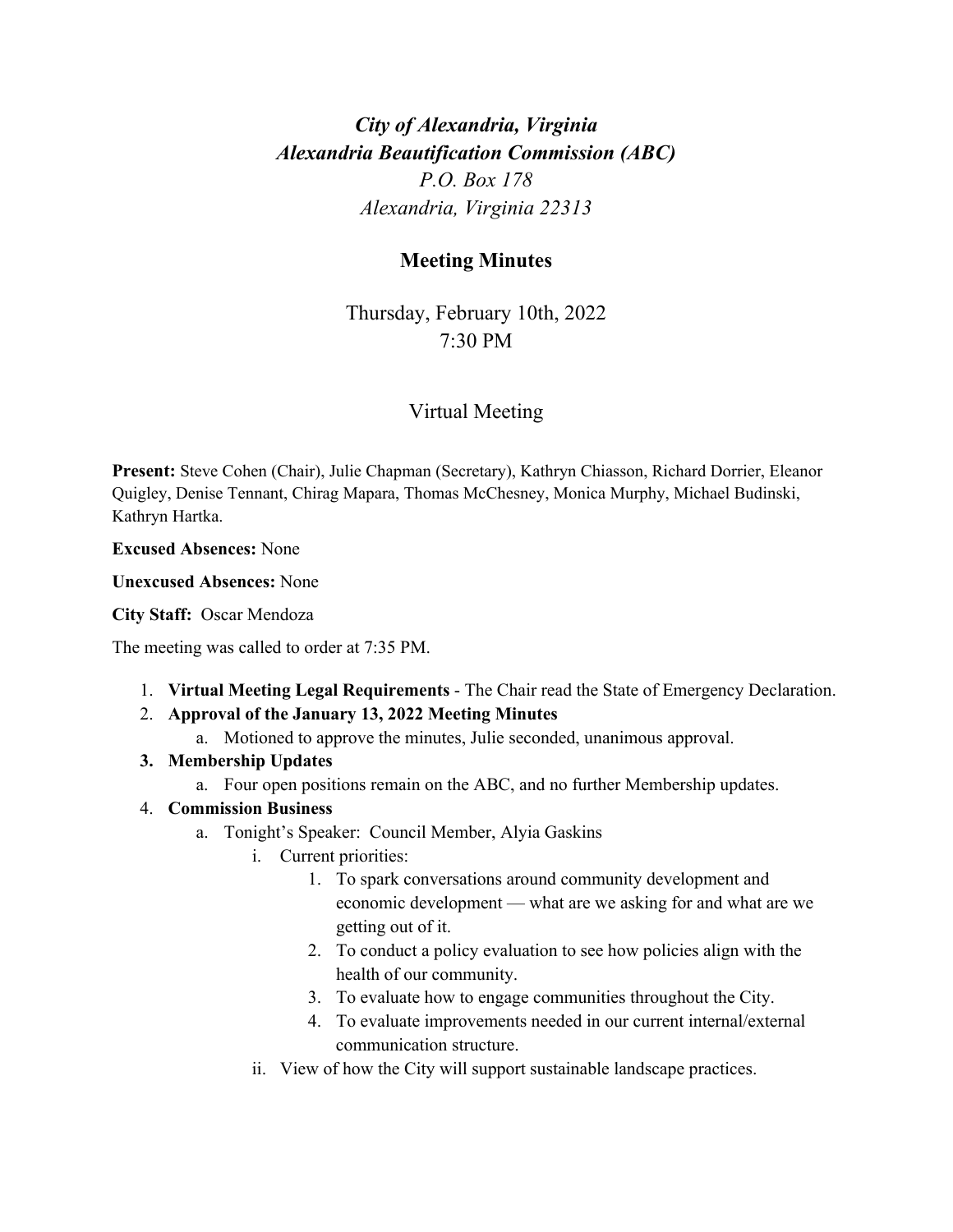- 1. The new City Manager and Council are mapping out ideas for establishing new standards for sustainable landscaping. The budget discussion happens on 2/15.
- iii. Definition of beautification, in Aylia's words
	- 1. How one feels when experiencing the City. Beautification contributes to creating the feel of a space and it affects our mental health, safety, etc.
	- 2. An area in downtown Pittsburgh is an excellent example of good City planning: clean and well-kept waterfront area, well lit, diversity of people, safe walking spaces, art, interactive installations, etc.
- iv. City's interest in public/private/nonprofit partnerships to help achieve beautification goals.
	- 1. The City hired a staff person to focus on collaboration, and they're currently looking closely how to create new partnerships to affect needed changes on various issues. Aylia offered to make an introduction.
	- 2. Julie presented about the ALX Dog Walk and its representation of an excellent example of public/private/nonprofit collaborations.
- v. Richard suggested incorporating the idea of impacting public health in the ABC mission.

## **5. Subcommittee Updates**

- a. Architectural Awards and Outreach
	- i. Thomas thanked all on the Commission who toured the City and reviewed all Award nominations. He noted the Award recommendations represent: top three votes (including a tie), geographic diversity, diversity of use and building types (large, multi-family development; small residential renovation; and, a commercial building).
	- ii. The Committee recommended the following Awards, and listed here in the order of most to least votes: 1. Robinson Landing (commercial, residentialsingle); 2. 1208 Trinity Drive (residential-family); 3. 128/128A East Walnut (residential/multi-family; 4. 2901 Eisenhower Avenue (commercial).
		- 1. Robinson Landing: Mike shared how the condo building facing the water has distinct architecture from anything else in Old Town. The rebuilt waterfront is beautiful, attracts visitors, provides new and valuable green space, and connects the North and South ends of the Waterfront Walk. While developing the area, ships were discovered, and the archeological findings can be seen at the Torpedo Factory.
		- 2. 1208 Trinity recommendation: Monica shared how the residence was a complete rebuild, and the new structure blends into the neighborhood really well, has lots of open spaces, and feels very inviting and warm.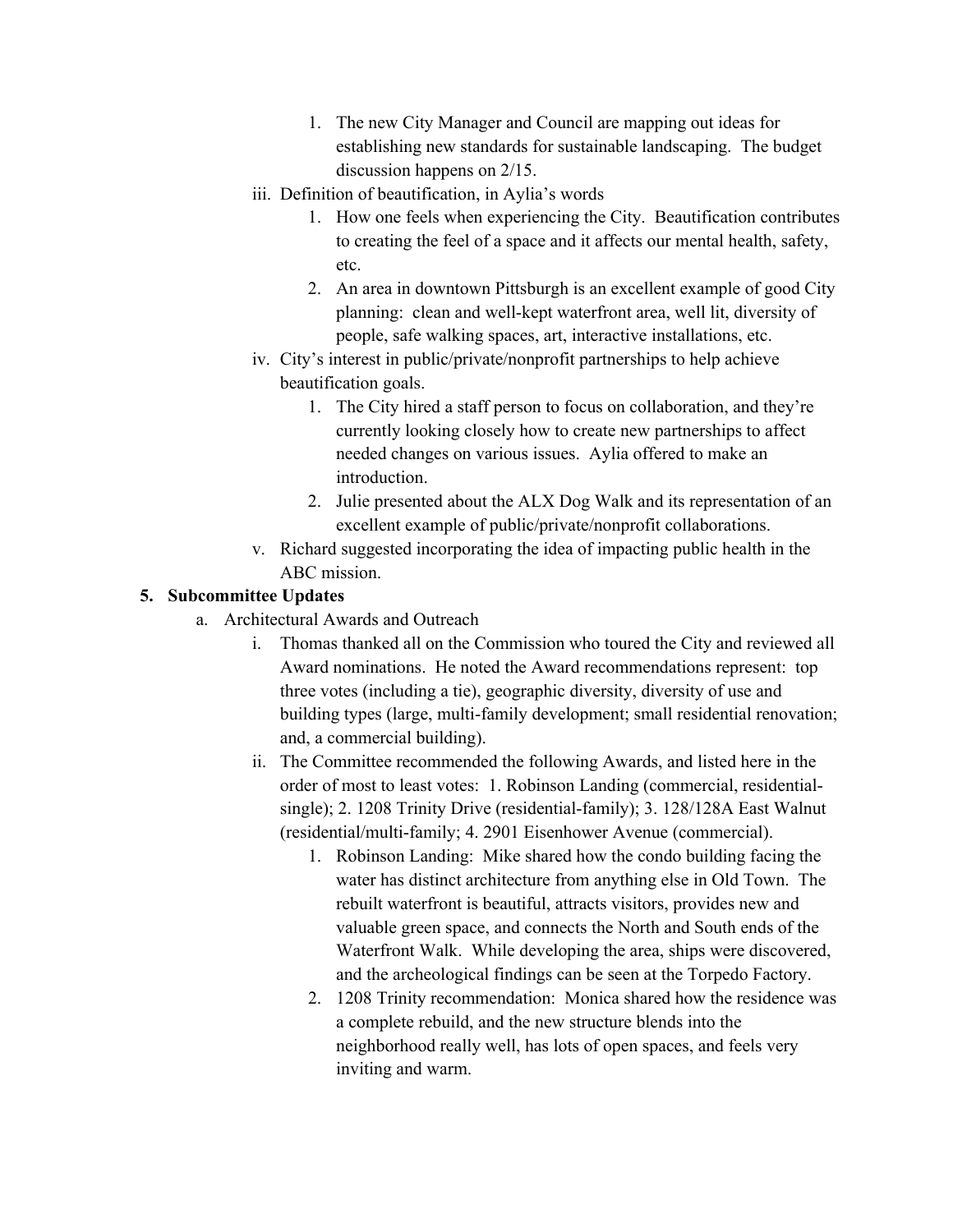- 3. 128/128A East Walnut recommendation: Richard shared that this duplex was a complete rebuild and contains new and interesting details such as balconies, and it blends well into the neighborhood.
- 4. 2901 Eisenhower recommendation: Denise discussed how the property added interesting architecture to a plain roadway stretch with large scale sculptural artwork, green open spaces, etc.
- iii. Other discussion about the Awards.
	- 1. Kathryn noted that no West-end Award has been recommended.
	- 2. Richard suggested that the Awards process consider Awards for buildings that dramatically change and beautify a space, for example the Goodies ice cream building. Denise suggested to include a commercial beautification award cycle. Steve noted the 2022 award cycles consist only of Architecture, Residential and Community. It was agreed a Commercial award cycle in 2023 will work.
- iv. Eleanor moved to approve the Architecture Award recommendations, and Michael seconded, all were in favor, and the award recommendations for 2022 were accepted.
- v. Thomas discussed that moving forward the Subcommittee will coordinate communications, and at the March ABC meeting, we will hear about the next round of Awards and a schedule for communication. He also addressed the topic of what success looked like for the Subcommittee:
	- 1. Quantifiable goals: 1. Execute on three Award cycles; 2. Commit to once monthly article of Committee news; 3. Increase communication to the community.
	- 2. Qualitative goal: Challenge the Committee with improving practices overall.
- b. Sustainable Landscaping
	- i. Richard presented that the Committee continues to work on educational literature for workers and others to inform on topics of landscape planning, native plants, and planting processes. The educational materials will be bilingual for Spanish-speaking people in the community.
- c. Vacant Lots
	- i. Denise presented on the Committee's goal of moving the Flagpole project forward by the end of June. Fundraising will begin, and if secured, we can begin implementing beautification by year-end.
- d. Open Spaces
	- i. Met at the end of January and discussed how the City acquires open space and criteria used.

### 6. **New Commission Business**

a. ABC Chair Goals Presented by Steve